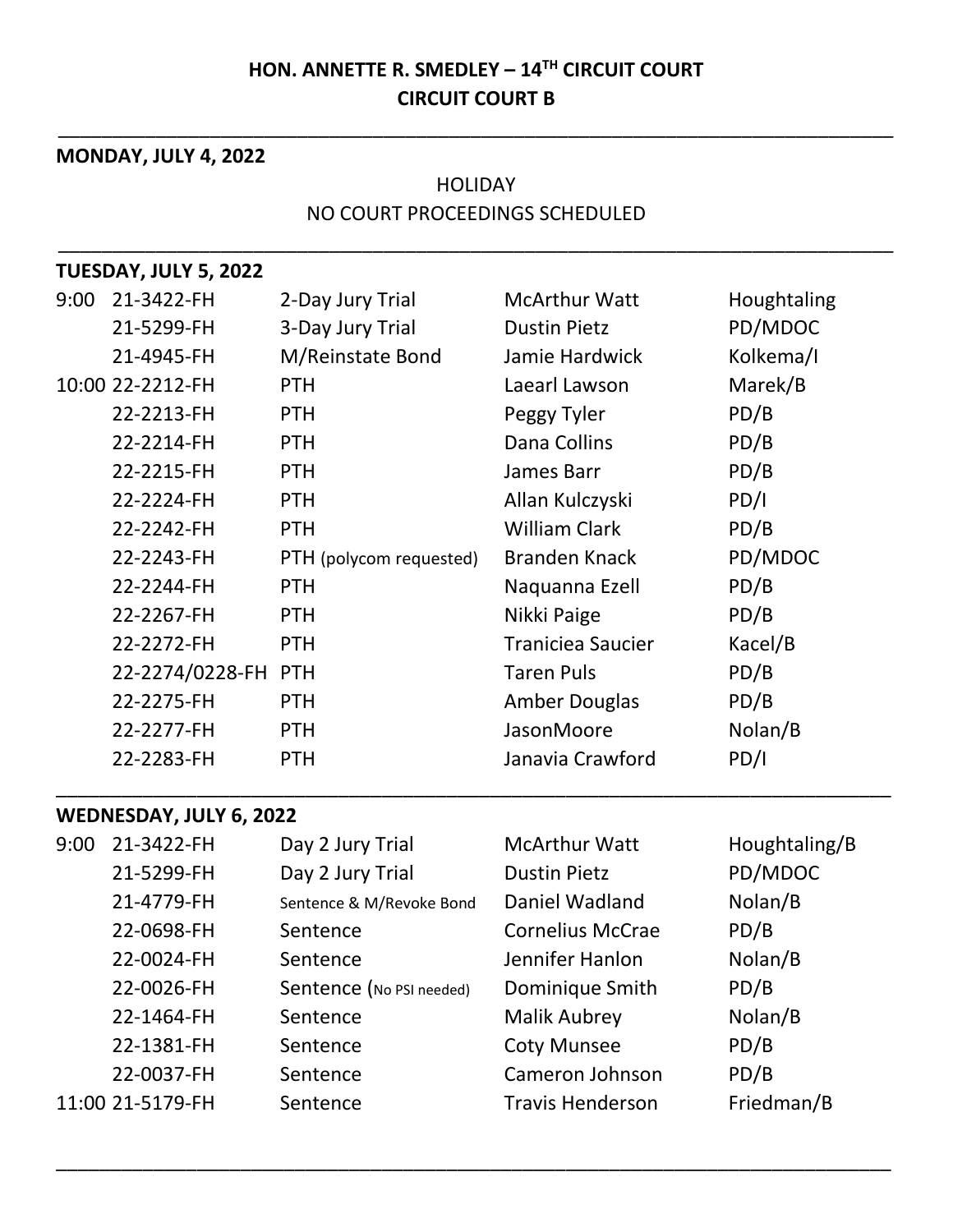## **THURSDAY, JULY 7, 2022**

| 9:00 | 21-5299-FH | Day 3 Jury Trial                                       | <b>Dustin Pietz</b> | PD/MDOC               |
|------|------------|--------------------------------------------------------|---------------------|-----------------------|
|      | 21-4846-FH | Sentence                                               | Calvin Hill         | PD/I                  |
|      | 22-0075-FH | Sentence                                               | James Thompson      | PD/I                  |
|      | 22-1079-FH | Sentence                                               | Jennifer Huntley    | PD/I                  |
|      | 22-0503-FH | Sentence                                               | <b>Ricky Brooks</b> | LaPres/I              |
|      | 20-1900-FH | Sentence                                               | Jeremy Orsborne     | PD/Claire County Jail |
|      |            | 1:30 21-4740/4880-FH M/25% Time Reduction Jordan Brown |                     | PD/I                  |

\_\_\_\_\_\_\_\_\_\_\_\_\_\_\_\_\_\_\_\_\_\_\_\_\_\_\_\_\_\_\_\_\_\_\_\_\_\_\_\_\_\_\_\_\_\_\_\_\_\_\_\_\_\_\_\_\_\_\_\_\_\_\_\_\_\_\_\_\_\_\_\_\_\_\_\_

2:00 SWIFT & SURE

### **FRIDAY, JULY 8, 2022**

| 9:00 | 21-4786-FH                                 | <b>PTSC</b>               | <b>Brian Bigham</b>     | PD/Forensic Center |  |  |  |
|------|--------------------------------------------|---------------------------|-------------------------|--------------------|--|--|--|
|      | 22-0905-FH                                 | <b>PTSC</b>               | Jon Deshong             | PD/I               |  |  |  |
| 9:30 | 22-1219-FH                                 | Cobbs                     | <b>Martell Towers</b>   | PD/B               |  |  |  |
|      | 22-0701-FH                                 | Cobbs & Plea              | <b>Richard Swanson</b>  | PD/I               |  |  |  |
|      | 10:00 21-5387-FH                           | Cobbs                     | <b>William Harig</b>    | PD/B               |  |  |  |
|      | 22-1568-FH                                 | Cobbs                     | <b>Cerone Williams</b>  | PD/B               |  |  |  |
|      | 10:30 22-1292-FH                           | <b>PTSC</b>               | Anna May-Lathrop        | Eldenbrady/B       |  |  |  |
|      | 22-1396-FH                                 | <b>PTSC</b>               | Cordarro Louis          | PD/B               |  |  |  |
|      | 11:00 21-2007-FH                           | <b>PTSC</b>               | <b>Brian Paulsen</b>    | Stevens/B          |  |  |  |
|      | 22-1343-FH                                 | <b>PTSC</b>               | <b>Richard Davis</b>    | PD/I               |  |  |  |
|      | 11:30 22-1339-FH                           | Plea                      | Jan Anderson            | PD/B               |  |  |  |
|      | 22-1337-FH                                 | Plea                      | <b>Jason Higgins</b>    | PD/B               |  |  |  |
|      | 12:30 RECOVERY COURT MEETING               |                           |                         |                    |  |  |  |
| 1:30 | <b>PHASE 1</b>                             |                           |                         |                    |  |  |  |
|      | 22-0702-FH                                 | <b>RC</b> Sentence        | <b>Michael Dexter</b>   | Nolan/B            |  |  |  |
|      | 22-1418-FH                                 | <b>RC Plea</b>            | <b>Tara Helsen</b>      | PD/B               |  |  |  |
|      | 22-1341-FH                                 | <b>RC</b> Sentence        | <b>Austin Janiewicz</b> | PD/B               |  |  |  |
|      | 22-2350-FH                                 | <b>RC Plea</b>            | <b>Austin Janiewicz</b> | PD/B               |  |  |  |
|      | 21-4619-FH                                 | James Thompson            |                         |                    |  |  |  |
|      | 21-2486-FH                                 | <b>Patrick Gendregske</b> |                         |                    |  |  |  |
|      | 21-4936-FH                                 | <b>Lacie Collins</b>      |                         |                    |  |  |  |
|      | 21-5092-FH                                 | <b>Wendell Henton</b>     |                         |                    |  |  |  |
|      | 22-1106-FH                                 | <b>Chad Spencer</b>       |                         |                    |  |  |  |
|      | 22-1269-FH                                 | <b>Christian Loss</b>     |                         |                    |  |  |  |
| 2:30 | <b>PHASE 2</b>                             |                           |                         |                    |  |  |  |
|      | 21-1680-FH Scott Moore                     |                           |                         |                    |  |  |  |
|      | 21-4041/4042/4043-FH Logan Garner          |                           |                         |                    |  |  |  |
|      | 21-2510/4441-FH Jamie Zavitz 9(zoom @ 4pm) |                           |                         |                    |  |  |  |
|      |                                            |                           |                         |                    |  |  |  |